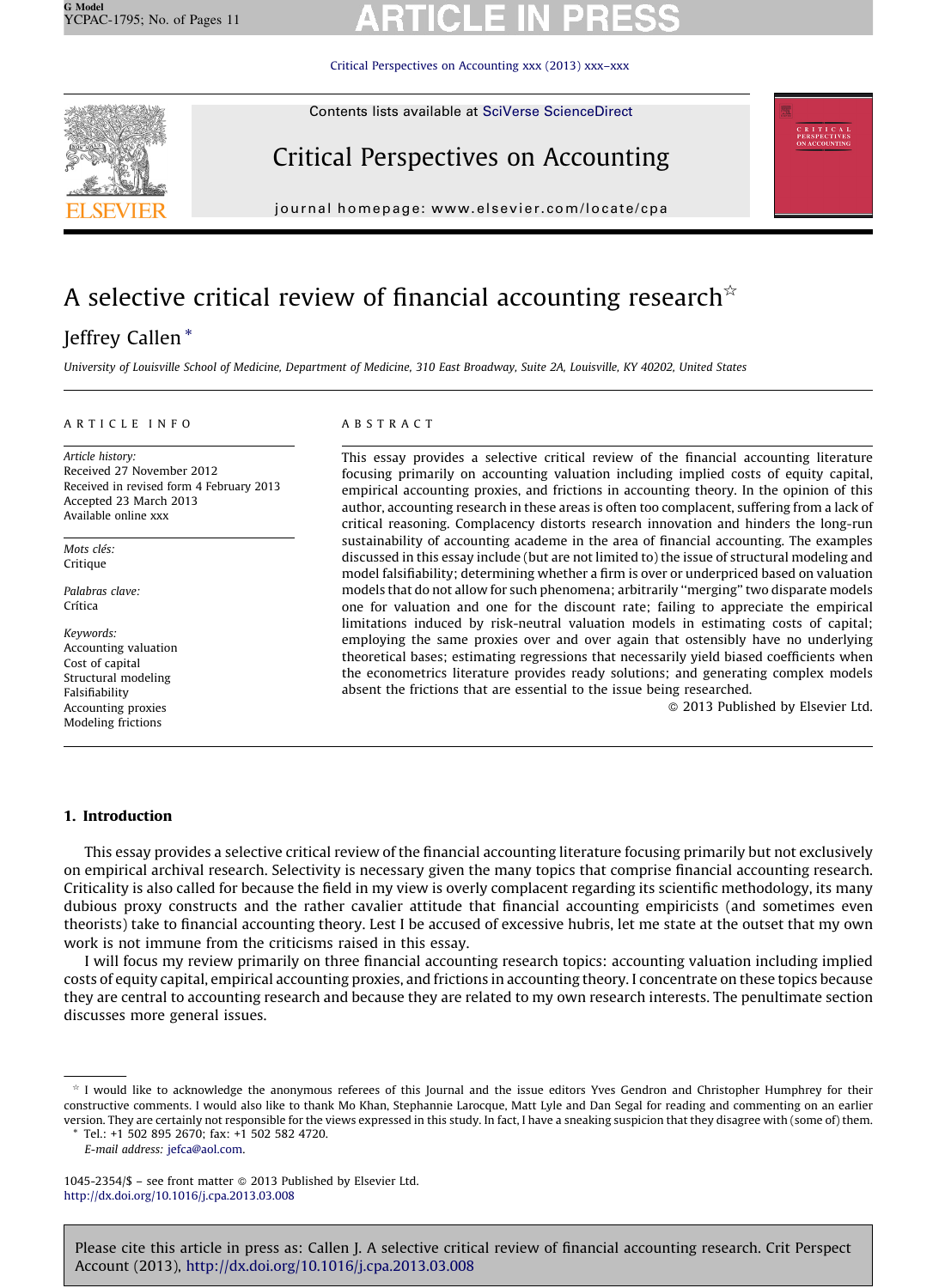#### 2 J. Callen / Critical Perspectives on Accounting xxx (2013) xxx-xxx

In what follows, Section 2 reviews the accounting valuation and implied cost of capital, literature. Section [3](#page--1-0) comments on proxies in financial accounting research. Section [4](#page--1-0) focuses on accounting theory and un-modeled frictions. Section [5](#page--1-0) discusses the relation between financial accounting research and the refereeing process. Section [6](#page--1-0) briefly concludes.

### 2. Accounting valuation and implied costs of capital

North American accounting regulators, such as the FASB, have traditionally focused on providing investors with information relevant for making informed investment decisions and allocating capital efficiently. For better or worse, their view of the role of accounting numbers has had a major impact on North American financial accounting research, especially on the centrality of valuation and the cost of capital.<sup>1</sup>

### 2.1. Accounting valuation or accounting allocation

Almost all accounting valuation models to date are based on some variant of [Ohlson \(1995a,b\)](#page--1-0) and [Feltham and Ohlson](#page--1-0) [\(1995, 1996, 1999\).](#page--1-0)<sup>2</sup> By accounting valuation models, I mean models that value the firm's equity based on accounting numbers such as earnings (however defined), book value of equity, the book to market ratio, etc. As far as I can tell, the large empirical literature surrounding these models, especially [Ohlson \(1995a,b\)](#page--1-0) and the related Residual Income Model (RIM), is motivated primarily by the relative simplicity with which these models can be estimated. In fact, simplicity of execution seems to be a strong motivator for much of the work done in empirical financial accounting research. Simplicity of execution may be a desideratum but surely not at the expense of a fundamental understanding of the research issues involved.

In my experience, financial accounting empiricists often fail to understand the underlying nature of Ohlsonian-type models.<sup>3</sup> First, Ohlsonian models are really accounting allocation models rather than accounting valuation models per se. In these allocation models, the value of the firm is derived from its dividend dynamic based on non-arbitrage arguments. In other words, the value of the firm is known ex ante, given expected dividends, and accounting plays no role in this valuation process. Subsequently, accounting is added (essentially artificially) through the clean surplus (or a similar) relation, with accounting numbers being substituted for dividends.<sup>4</sup> Because the value of the firm is already known (given non-arbitrage), all that one accomplishes here is allocating the known value of the firm to accounting numbers. In the original [Ohlson](#page--1-0) [\(1995a,b\)](#page--1-0) model, disregarding ''other value relevant information'', the value of the firm is allocated to book value (with a weight of one) and to abnormal earnings with a weight of  $\omega/(R_{\rm F}-\omega)$  where  $\omega$  is the abnormal earnings persistence parameter and  $R_F$  is (one plus) the risk-free rate. By contrast, in a [Feltham and Ohlson \(1995\)](#page--1-0) model, the firm's known value is allocated to book value (or net financial assets) with a weight of one, to abnormal operating earnings with a weight of  $\omega_{11}$  $(R_{\rm F}-\omega_{11})$  and to operating assets with a weight of  $\omega_{12}R_{\rm F}/(R_{\rm F}-\omega_{11})(R_{\rm F}-\omega_{22})$  where  $\omega_{11}$  is the abnormal operating earnings persistence parameter,  $\omega_{12}$  is the parameter linking operating assets to abnormal operating earnings and  $\omega_{22}$  is the operating assets persistence parameter. The difference between [Ohlson \(1995a,b\)](#page--1-0) and [Feltham and Ohlson \(1995\)](#page--1-0) is that the former assumes neutral accounting, that is, accounting that is neither conservative nor aggressive, while the latter assumes that accounting is conservative (and the firm is growing). Firm value in the [Feltham and Ohlson \(1995, 1996\)](#page--1-0) model includes operating assets as an additional valuation factor to account for the assumption that conservative accounting earnings understate the firm's future growth. In other words, the allocation of firm value to specific accounting variables depends on knowing, ex ante, the underlying accounting of the firm. In the previous example, the more conservative the firm, given growth, the more of the firm's known value that is allocated to operating assets relative to operating earnings. The valuation problem is exacerbated by the undefined generic ''other value relevant information'' because these variables too will have the known value of the firm partially allocated to them as well. But, how are we to know, ex ante, which other variables are value relevant—the model does not specify them—and what if the variables that are value relevant differ among firms or across industries?<sup>5</sup>

One could argue that because Ohlsonian models allocate the known value of the firm to accounting variables, these models cannot provide meaningful insights into valuation at all. Although I do not subscribe to this view, it does imply correctly that Ohlsonian models cannot be used to determine which firms are over or undervalued nor estimate intrinsic

Please cite this article in press as: Callen J. A selective critical review of financial accounting research. Crit Perspect Account (2013), <http://dx.doi.org/10.1016/j.cpa.2013.03.008>

 $1$  The contracting role of accounting numbers has taken on more importance in financial accounting research in recent years thanks to the Chicago/ Rochester school of thought. As a result of the burgeoning governance literature, the (non-contractual) stewardship role of accounting numbers has also taken on a more prominent role. Normative accounting issues continue to be severely under-researched in North America.

<sup>2</sup> Accounting valuation models based on [Vuolteenaho \(2002\)](#page--1-0) are reviewed elsewhere (see [Callen, 2009\)](#page--1-0).

<sup>&</sup>lt;sup>3</sup> Ohlsonian models and their estimation have been criticized before in the literature. See, for example, [Lo and Lys \(2000\),](#page--1-0) [Ryan \(2000\)](#page--1-0), and Beaver (2002) among others. By and large, the arguments expressed in this paper differ from these earlier papers, mainly in terms of the focus on conceptual issues.  $<sup>4</sup>$  The artificiality arises because there is no demand for accounting in these models. Dividends do the trick just as well. Numerous papers have added</sup>

accounting and other variables (beyond earnings and book value) to Ohlsonian models in arbitrary fashion to proxy for ''other value relevant information''.  $5$  The rationale for including "other value relevant information" variables in the model is that we know that firm value is typically a function of variables other than just book values of equity or earnings. The weakness of this approach is that these variables are not specified a priori by the model and, hence, potentially make the model non-falsifiable. After all, if the model predicts poorly it could be because the wrong empirical proxy was chosen to represent ''other value relevant information''.